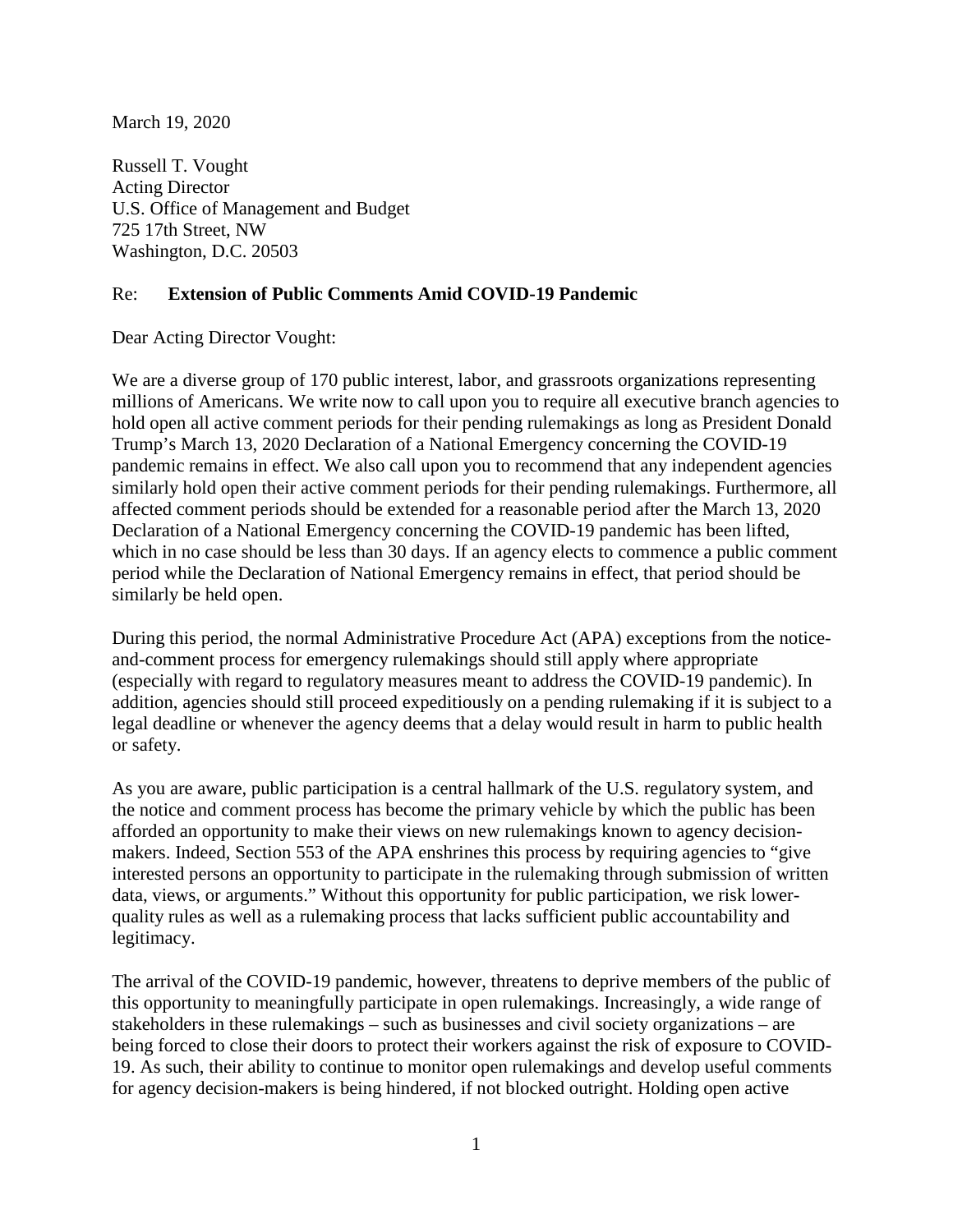public comment periods until these stakeholders are able to resume normal operations will ensure that they are able to meaningfully participate in those rulemakings consistent with the letter and spirt of the APA.

Holding open active comment public comment periods will benefit federal agencies, as well. It will ensure they are able to gather better public feedback on their active rulemakings, leading to better substantive outcomes. Likewise, it will reduce the need for public servants to work in agency offices where they would be unnecessarily exposed to COVID-19.

This blanket approach to holding open public comment periods is especially important in the case of rulemakings for which an agency expects to, or should in the public interest, conduct public hearings in conjunction with the notice-and-comment process. It goes without saying that such public hearings should be postponed until pandemic conditions have cleared. Such postponements would only make sense, however, if the accompanying public comment period likewise remains open.

The arrival of the COVID-19 pandemic in the United States requires that we all do our part to protect ourselves and our fellow citizens against unnecessary risks of exposure to this deadly disease. As Acting Director of the Office of Management and Budget (OMB), you can do your part by ensuring that our opportunities for participatory governance remain properly balanced against the critical demands we now face to protect public health.

We appreciate your attention to these requests.

Sincerely,

Alaska Community Action on Toxics Allegheny-Blue Ridge Alliance American Atheists American Booksellers Association American Friends Service Committee American Immigration Lawyers Association Amnesty International USA Anacostia Riverkeeper Arundel Rivers Federation, Inc. Assateague Coastal Trust Atchafalaya Basinkeeper Athlete Ally Audubon Naturalist Society Baltimore Green Space Bayou City Waterkeeper Beneficial State Foundation Black Warrior Riverkeeper Breast Cancer Prevention Partners Calusa Waterkeeper Catawba Riverkeeper Foundation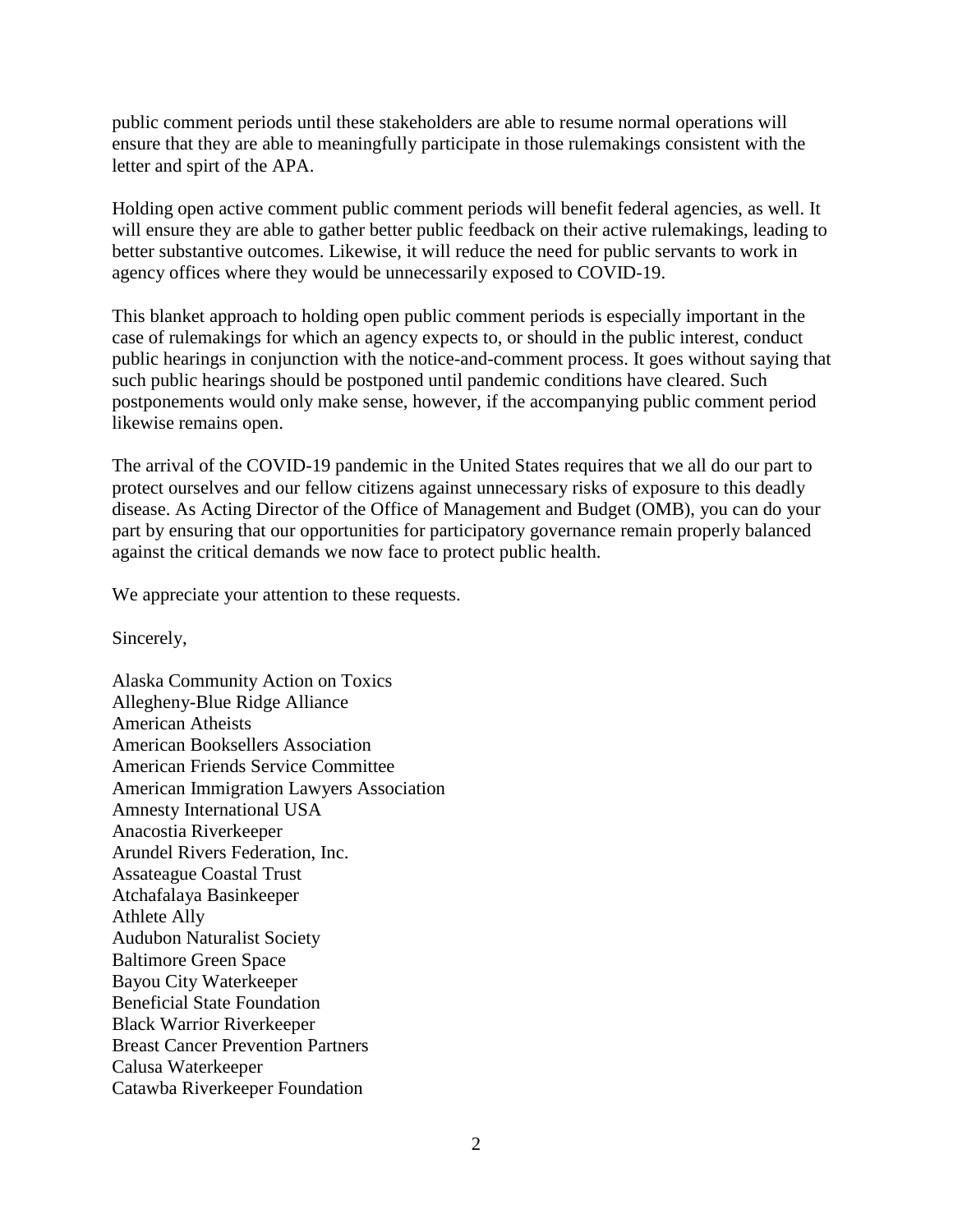Center for American Progress Center for Auto Safety Center for Biological Diversity Center for Constitutional Rights Center for Digital Democracy Center for Environmental Health Center for Law and Social Policy (CLASP) Center for Progressive Reform Center for Reproductive Rights Center for Victims of Torture CenterLink: The Community of LGBT Centers Chattahoochee Riverkeeper, Inc. Chesapeake Climate Action Network Citizens for Pennsylvania's Future (PennFuture) Citizens for Responsibility and Ethics in Washington (CREW) Clean Water Action Coalition for Humane Immigrant Rights Coastal Carolina Riverwatch Communications Workers of America (CWA) Conservation Law Foundation Constitutional Alliance Consumer Action Consumer Federation of America Coosa River Basin Initiative/Upper Coosa Riverkeeper Crystal Coast Waterkeeper Demand Progress DHS Watch, a project of America's Voice Disability Rights Education & Defense Fund Dr. Yolanda Whyte Pediatrics Earthworks Education Law Center - PA Endangered Species Coalition Environmental Integrity Project Environmental Protection Network Environmental Stewardship Equality California Equality North Carolina Farmworker Association of Florida First Focus on Children FOGH (Friends of Grays Harbor) FORGE, Inc. Free Government Information Freedom Overground FreedomWorks Friends of Buckingham County, Virginia Friends of the Chemung River Watershed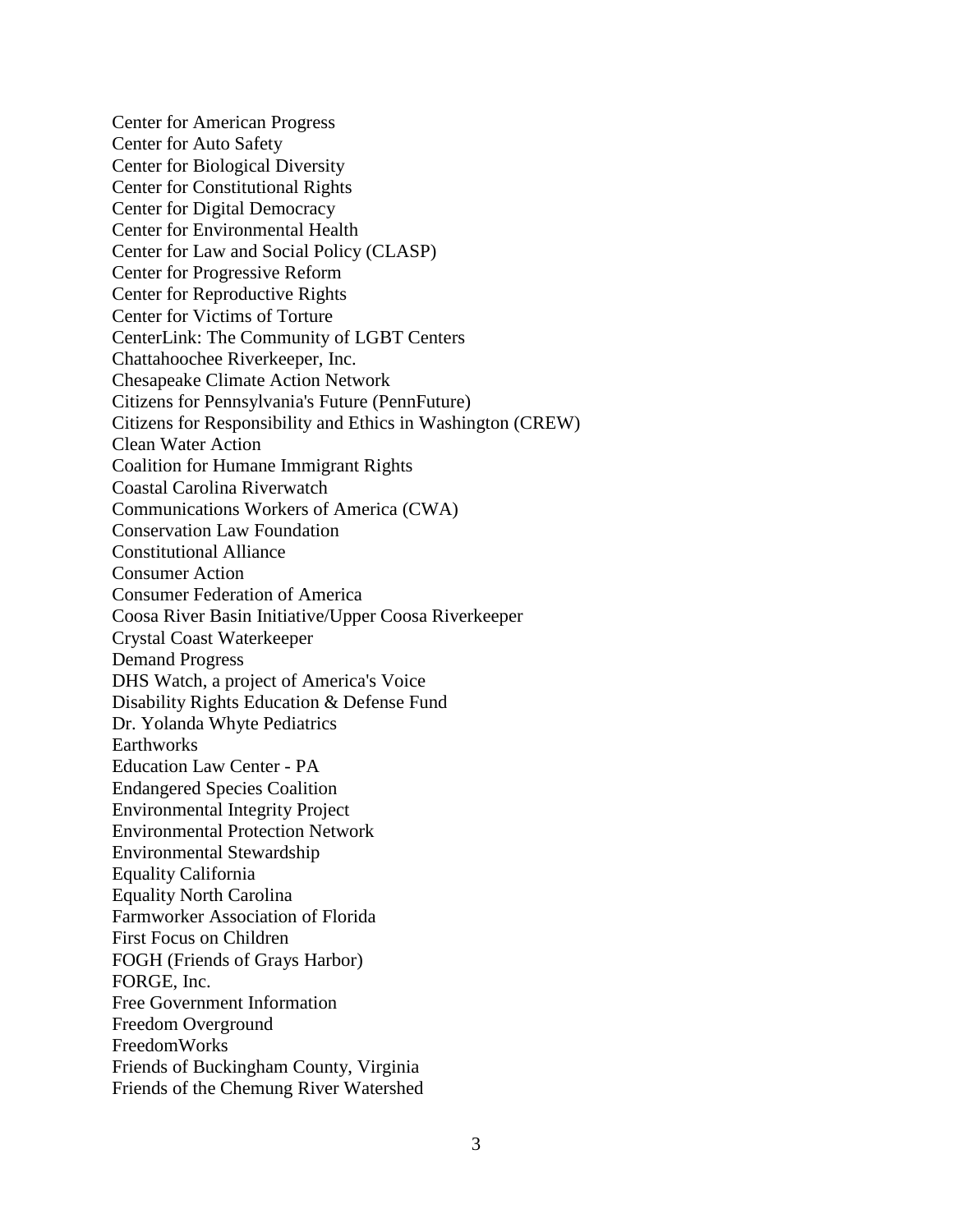Friends of the Earth Global Witness GLSEN Government Accountability Project Government Information Watch Grand Riverkeeper, LEAD Agency, Inc. Greenpeace USA Gwinnett SToPP Haw River Assembly HIV Medicine Association Humboldt Baykeeper In The Public Interest Interfaith Alliance IWJ San Diego Justice in Aging Kids in Need of Defense (KIND) Kissimmee Waterkeeper Lake Erie Waterkeeper Legal Aid Justice Center Los Angeles LGBT Center Maryland League of Conservation Voters Massachusetts Coalition for Occupational Health and Safety Mazzoni Center MediaJustice Miami Waterkeeper Milwaukee Riverkeeper Missouri Confluence Waterkeeper Mobile Baykeeper Inc. MountainTrue Movement Advancement Project NALEO Educational Fund National Center for Lesbian Rights National Center for Transgender Equality National Center for Youth Law National Coalition Against Censorship National Consumer Law Center (on behalf of its low income clients) National Equality Action Team National Family Farm Coalition National Hispanic Media Coalition National Immigration Law Center National Juvenile Defender Center National LGBT Cancer Network National LGBTQ Task Force National Nurses United National WIC Association National Women's Health Network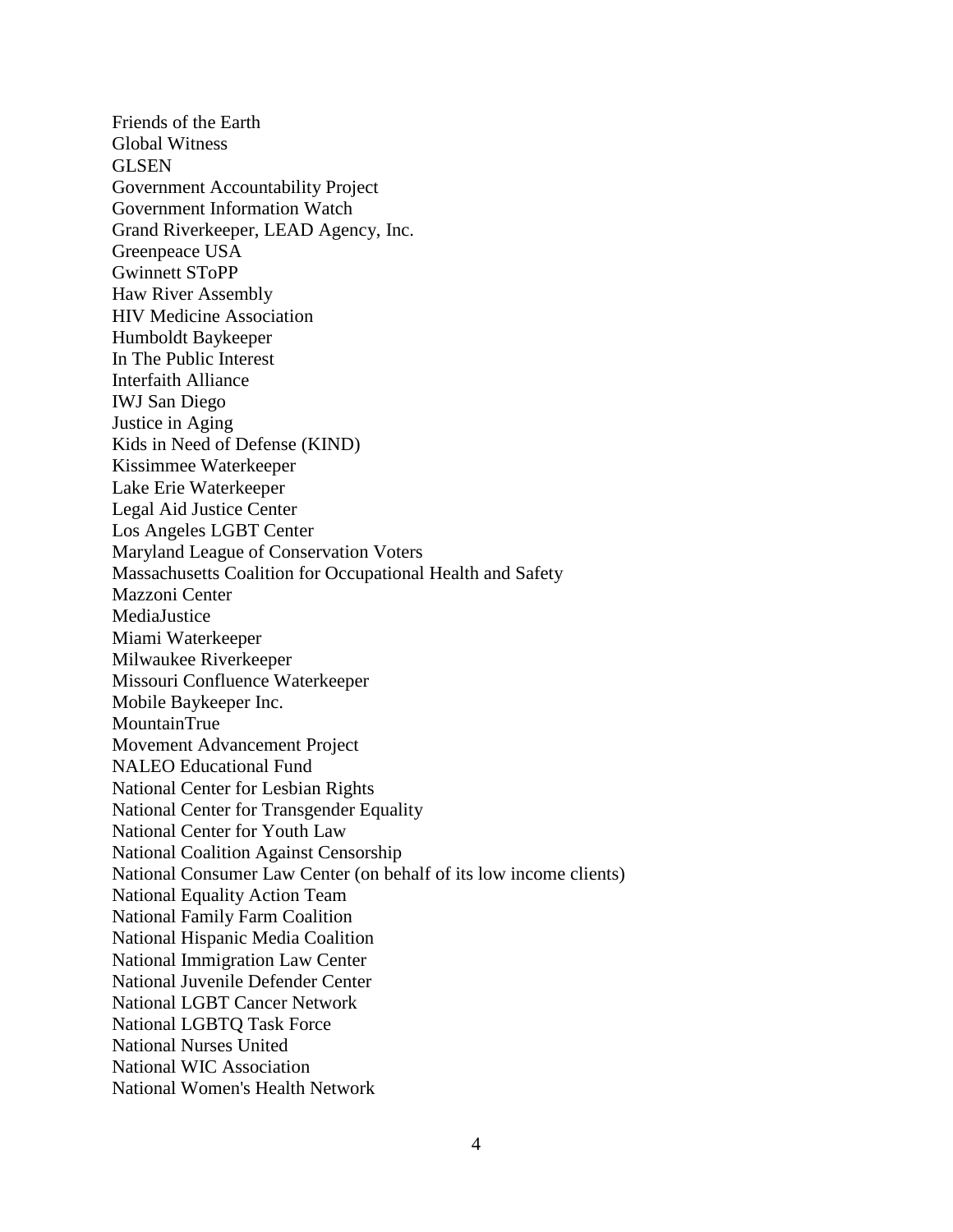National Women's Law Center Northwest Atlantic Marine Alliance NY/NJ Baykeeper Oasis Legal Services Oil Change International One Colorado Open the Government Patuxent Riverkeeper Peconic Baykeeper Pennsylvania Council of Churches Planned Parenthood Federation of America Positive Women's Network-USA Potomac Riverkeeper Network Preserve Montgomery County VA Protect All Children's Environment Public Citizen Publish What You Pay-US Rappahannock League for Environmental Protection Reinvestment Partners Rio Grande Waterkeeper (WildEarth Guardians) Russian Riverkeeper San Francisco Baykeeper Save The Sound **Sciencecorps** Service Employees International Union (SEIU) **ShoreRivers** Sierra Club Silver State Equality-Nevada Society of Professional Journalists Southern Environmental Law Center Southern Maryland Audubon Society Southern Poverty Law Center The Mountain Pact The ONE Campaign The Piedmont Environmental Council The Rachel Carson Council The Solidarity Group The Watershed Center Grand Traverse Bay Toxic Free NC Transgender Legal Defense and Education Fund Tualatin Riverkeepers Twin Harbors Waterkeeper Tzedek DC U.S. PIRG UnidosUS Union for Reform Judaism